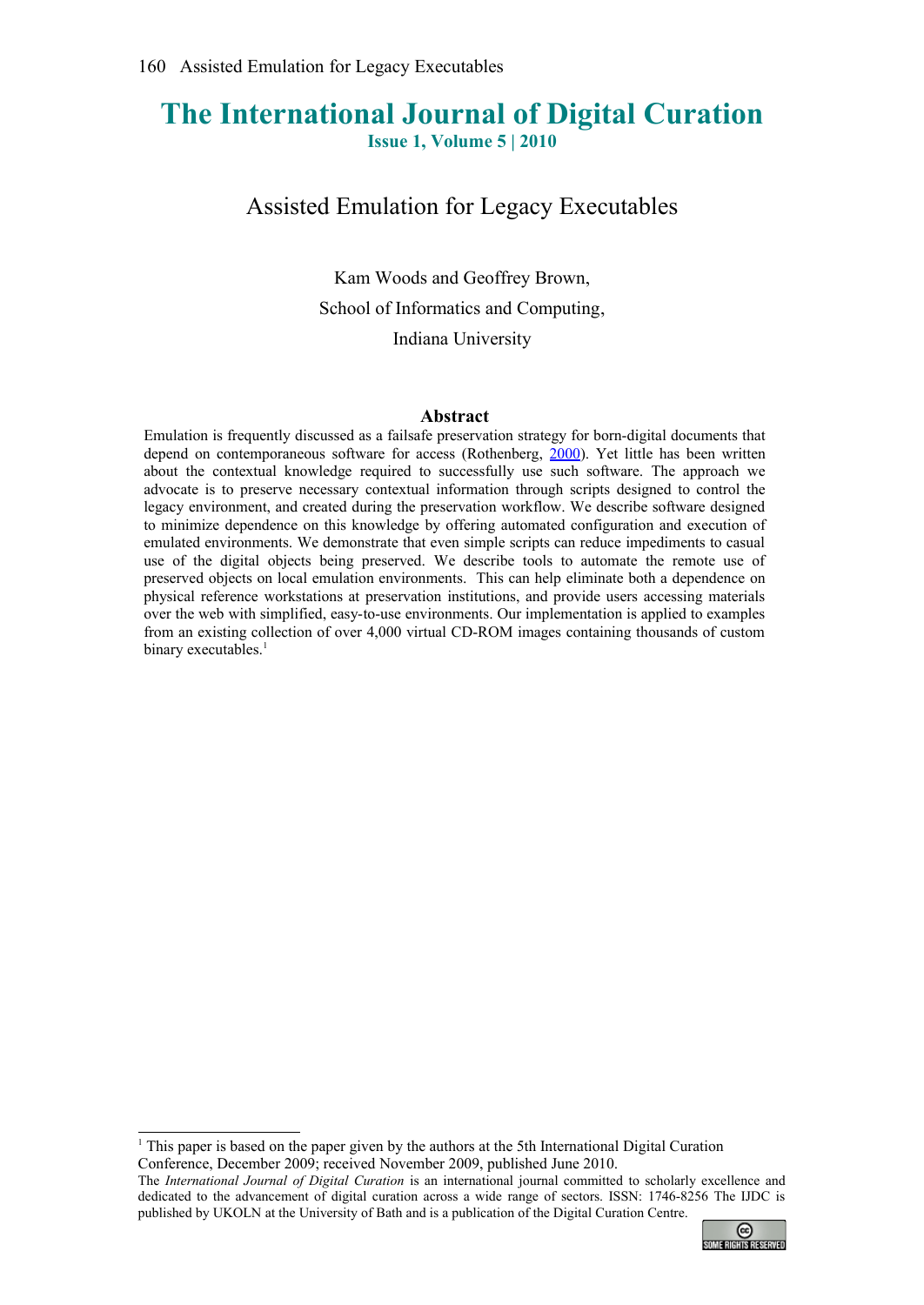### **Emulation and Access**

Emulation is a key strategy for ensuring long-term access to born-digital materials, yet it has a vulnerability that is rarely discussed – its dependence upon original software and the corresponding assumption that future users will remember how to "drive". Even a seemingly simple task such as installation of software can be a formidable impediment to use. We describe tools that will assist future users by automating tasks such as software installation that could otherwise compromise usability, as well as techniques to automate other common tasks, such as exporting data and generating reports using preserved software environments. The installation issues could be overcome by the alternative strategy of creating a custom emulation environment for each preserved object; however, space and software licensing concerns make this a relatively unattractive choice. Furthermore, there remain usability issues that can only be addressed at runtime.

Our software provides users with access to legacy executables in automatically configured virtual machines using simple installation scripts. Scripts and relevant documentation are stored alongside the original digital objects and metadata. Our goal has been to address basic questions about preserving any contextual knowledge associated with legacy executables. We begin with simple automation of common installation and execution tasks. Additionally, we discuss "wrapping" older DOSbased and early Windows GUI applications to generate reports or export data. Automation allows users to quickly browse and obtain information from preserved programs much as they would traditional static documents, without the need to learn arcane installation procedures, risk contamination of the host environment, or manually reconfigure the virtual machine.

We show that with a small amount of coding - less than 600 lines of C# code to guide the user, configure an emulation environment, and run associated install scripts, and less than 100 lines of Java to link browsing of a web archive to the local application - we can create stable, repeatable environments for virtually any application type. Typical object-specific install scripts are small (1-10 lines of code).

The work assumes that emulation is necessary to preserve some materials, and that the underlying technology is sufficiently well understood that preservation of emulation environments is likely to remain viable. We specifically address automating access to materials within an emulation environment, preserving and sharing emulation environments, and the technology required to automate emulation.

We believe digital archives with a mandate for open access must inevitably implement strategies of this type. Modern users are accustomed to convenient access to archival materials over the Internet, but do not necessarily have the expertise to reconstruct the environments necessary to use these materials (van der Hoeven et al., [2007\)](#page-11-1). A survey of more than 4,000 legacy CD-ROMs held in one collection at Indiana University identified more than 1,900 unique binary executables distributed without source. These programs encode historically significant scientific, economic, legislative, environmental, and social data – data that are media-rich and frequently cannot be migrated or reprocessed into static documents without information loss.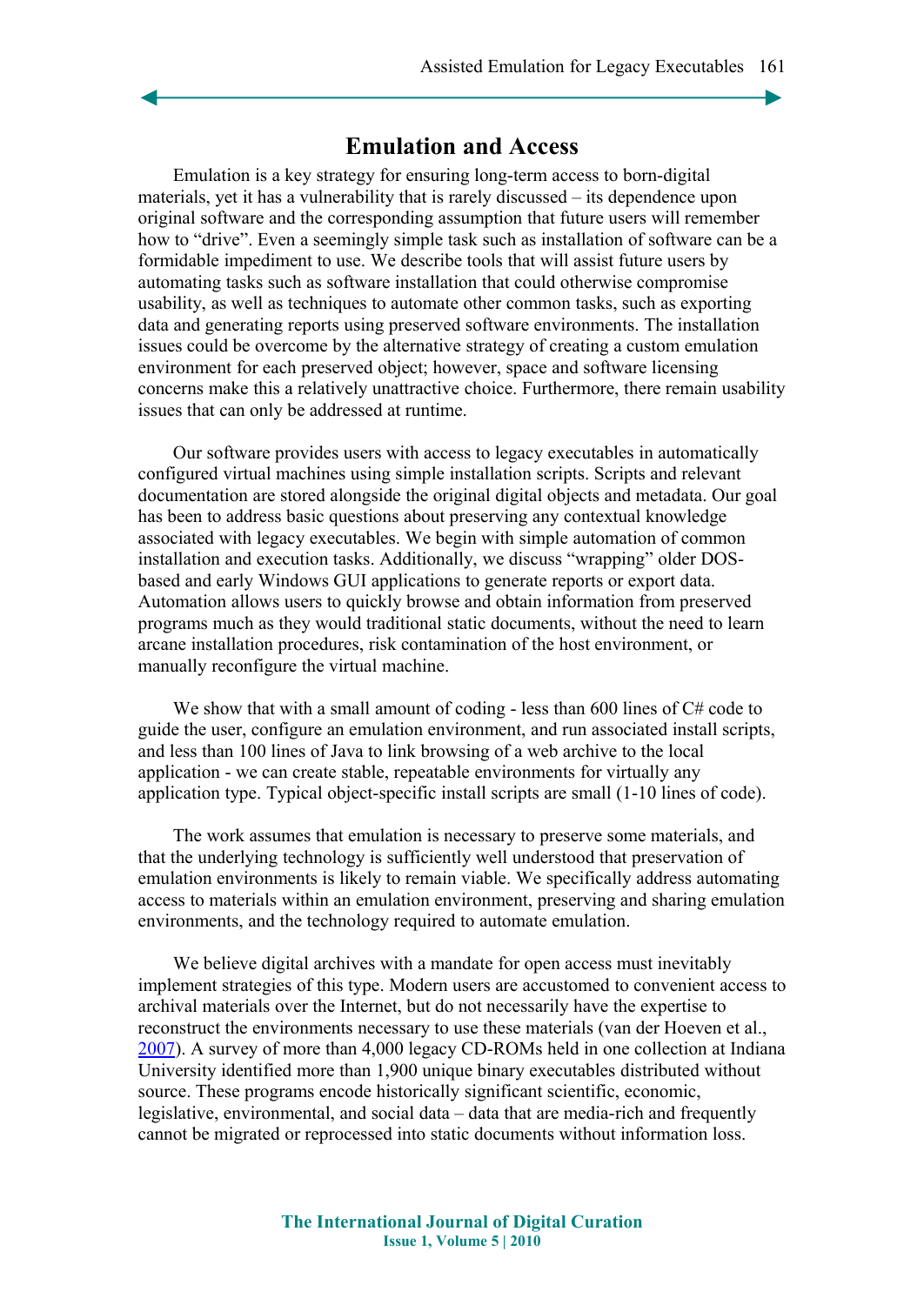#### 162 Kam Woods and Geoffrey Brown

Existing archival strategies and the software tools that support them have increasingly focused on considerations of future access - who will be looking for these materials, how they will find them, and under what conditions they will be used. Many of the assumptions made in these strategies are predicated on the idea that the majority of these materials will be stored as traditional documents - frequently word processing, spreadsheet, database, or presentation formats. Executables present significantly harder access and search problems. Modern indexing schemes are based primarily on document metadata and, to a lesser extent, on document content. As the complexity of digital objects increases, facilitating end-user access becomes as critical a preservation problem as retention of the metadata used to describe them. Assisted emulation schemes such as the one presented here are a useful component in systems addressing this issue.

The remainder of the paper is organized as follows. We outline our approach, including basic layout of the client, server, and networked storage, and discuss the specific problems addressed by our software. We provide a detailed description of the operation of our software, including the adaptation of an existing online archive for both on-site and remote use. We describe preparation of the archive, including script generation for automated installation and data extraction. We examine existing emulation platforms and preservation-specific emulation approaches, and discuss some future directions for this and related work.

### **Approach**

Our approach focuses on improving user navigation of and access to programs located within a networked collection of CD-ROM ISO images presented as a single filesystem and accessible through a web interface<sup>[2](#page-2-0)</sup>. When a user clicks on a link to a virtual disk image for which an installation script is available, a Java applet executes a helper application on the user's workstation taking the form of a "wizard" that informs the user and provides the option of mounting the ISO image within a guest (Windows) virtual machine.



Figure 1. Client request for networked resource.

Figure 1 illustrates the basic interaction between a user with an appropriately configured workstation and a remote site with legacy digital materials held on networked storage. A user navigating an online archive via a web browser locates a resource by entering search terms and selecting a desired ISO image from the result list. The user may browse the contents of the image directory structure in the browser,

<span id="page-2-0"></span><sup>&</sup>lt;sup>2</sup> Indiana University Department of Computer Science:<http://www.cs.indiana.edu/svp/>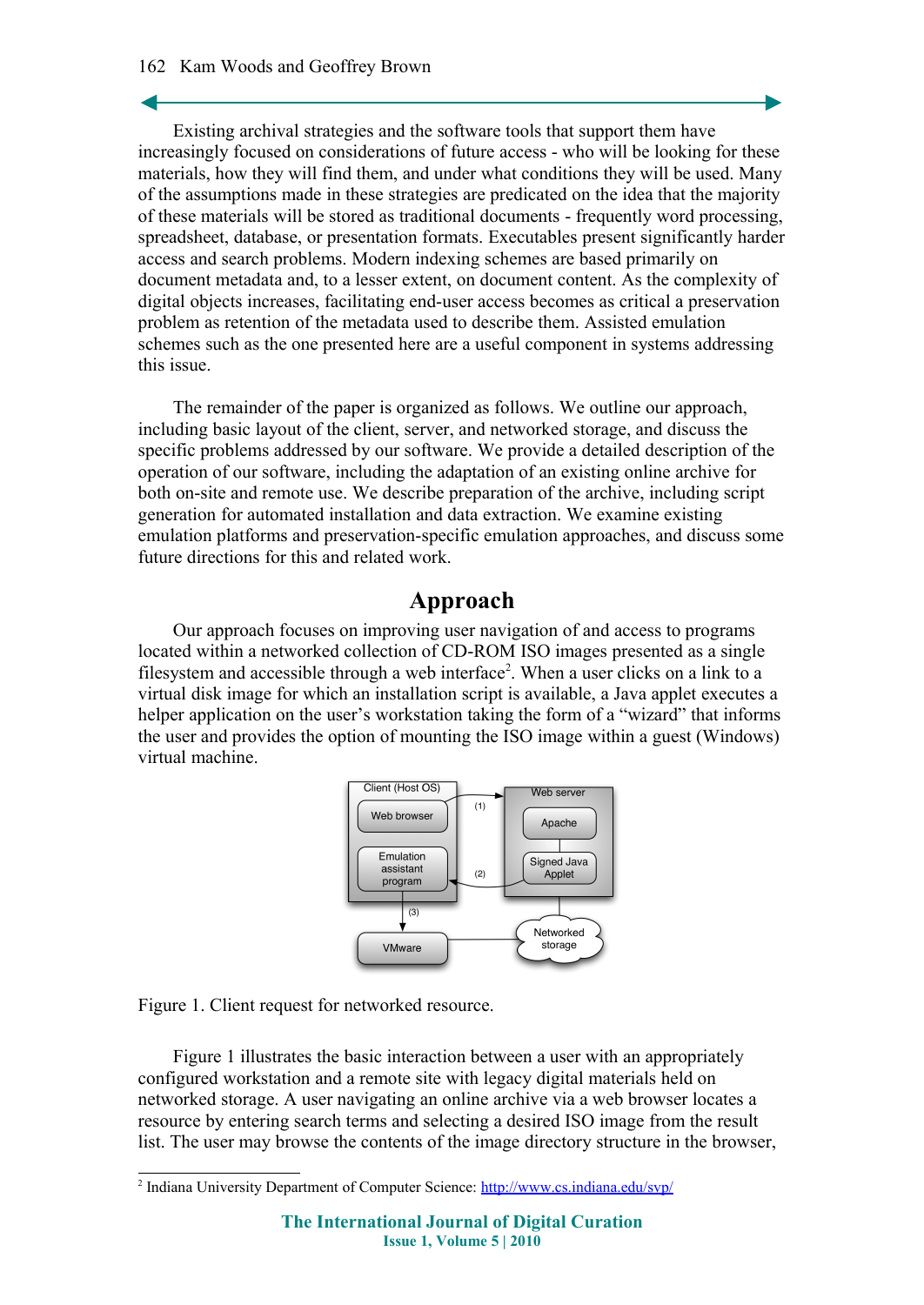but for those images containing executables, two links are provided for direct access: one which executes the local helper application to configure a virtual machine using the appropriate network resource (.iso file mounted as a "virtual" drive), and one which provides the option of downloading the entire image.

Installation scripts are stored alongside archival materials on logical volumes in a distributed, networked Andrew File System (AFS). Within each volume, .iso objects are stored in directories uniquely named according to a barcode assigned to that object. Installation scripts and additional metadata are stored alongside the CD-ROM images, as diagrammed in Figure 2. The software automatically polls a directory upon selection by a user to determine if an installation script is available.



Figure 2. Organization of the virtual archive.

There are several advantages to this approach. ISO images of CD-ROMs are large (typically hundreds of megabytes), placing considerable overhead on the network and subjecting users on typical network connections to a lengthy wait. When large resources like .iso files are stored in a distributed, networked filesystem such as an AFS, a mount of the resource as a virtual drive in a local virtual machine (VM) enables network transfer of *only those parts* of the image that are required. Multiple users or virtual machines can access the images simultaneously. Finally, distributed filesystems that support a global namespace improve the ability of institutions and researchers to share, compare, and verify both data items and the environments used to support them.

Automated virtual machine configuration and networked resource storage eliminate the need for libraries to maintain physical "reference workstations", or hardware platforms with customized software environments to support access to legacy electronic materials. We focus in particular on executable software originally distributed on legacy media, including CD-ROMs and floppy disks. We envision future use profiles in which the experience of a user interacting with a particular collection using modern hardware is identical irrespective of their physical location or local software environment. With minor modifications, our software can accommodate any VM supported by the emulation software and any form of media capable of being mounted as a virtual device in the VM.

When interacting with legacy executable software, users may find that lack of knowledge about an outdated operating system - or the time required to acquire that knowledge - hinders their ability to effectively browse the available materials. This issue has already arisen in the case of older Windows and MS-DOS environments. What percentage of modern users browsing an archive are familiar with editing DOS-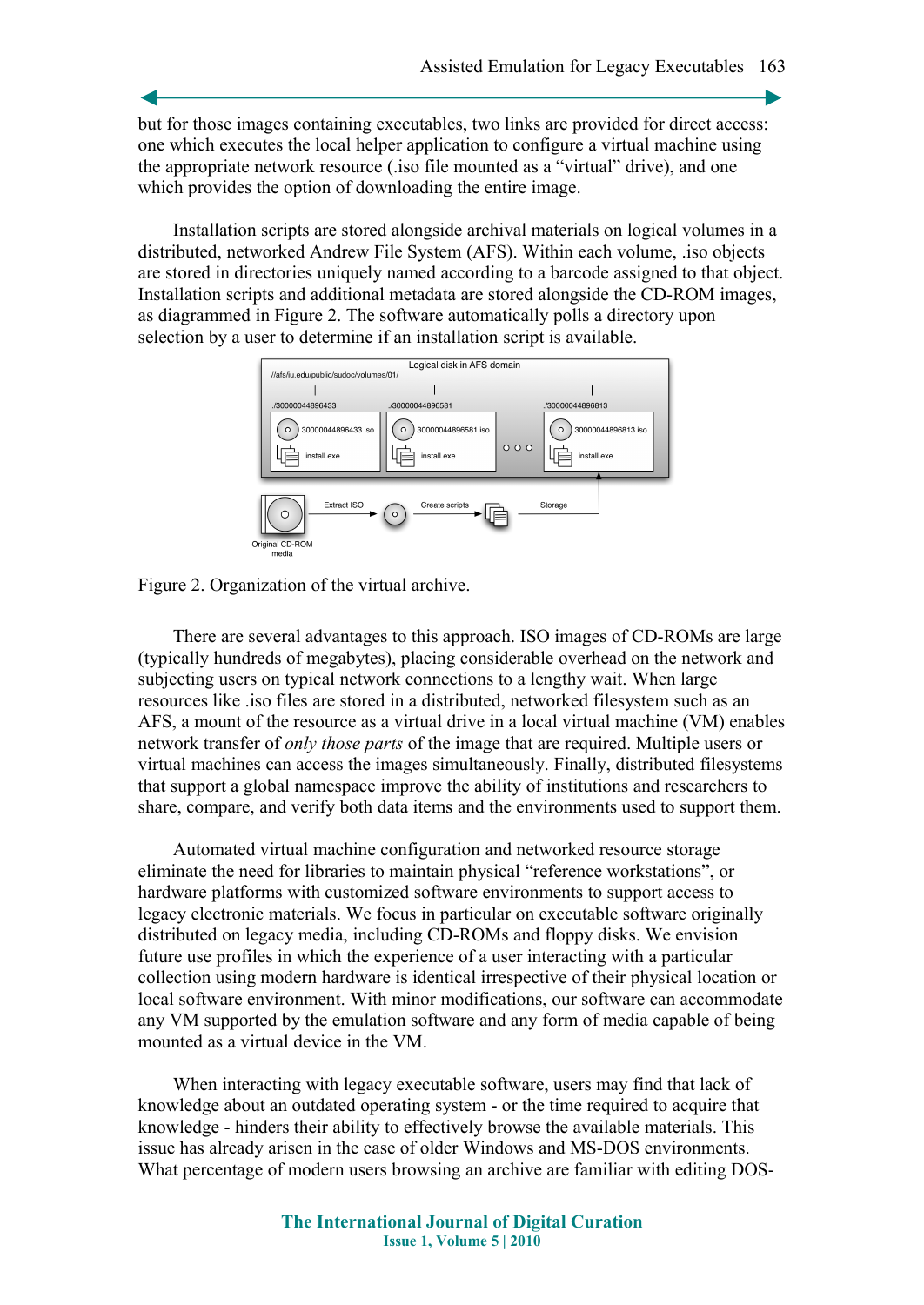era batch files, or could diagnose silent installation failures due to a hardware incompatibility? Careful documentation and operational metadata can mitigate the problem somewhat, but eventually these instructions become little better than incantations that the user must follow on faith, with little recourse should they fail.

Environmental integrity is another concern. A dedicated hardware workstation must either be preconfigured with every available piece of legacy software within an archive (a daunting task, not to mention problems associated with conflicting requirements and system security), or make available to the user installation and execution permissions that would lead to inevitable corruption or misuse of the environment. This can be overcome with the use of a virtual machine "snapshot" that is returned to a base configuration at the end of a browsing session, but the burden of manual installation remains with the user.

By providing a software-assisted method for automating interaction with the virtual machine, networked disk resources, and required software, we eliminate the problem of requiring extensive environmental knowledge on the part of non-technical users. Our software can be readily deployed on common workstations, and the associated Java applet code can be used to link user activity in a browser to execution of a local virtual machine. The automation scripts are linked to individual ISO images and assume the presence of a "clean" virtual machine snapshot, effectively "freezing" the environment. This eliminates concerns in respect of future environmental integrity or software changes. Additional scripts can be added to the archive as necessary without requiring alteration to the helper application.

# **Software**

#### *Overview*

Our software includes four basic components: a small "wizard" application to provide the user with assistance in configuration and execution of an emulation environment linked to a networked archival resource; a signed Java applet to execute the wizard on the workstation when the user navigates to a resource of interest on a given archival website; scripts to support installation and execution of legacy applications held on media images within the archive, and; scripts to support data extraction via export functions within the applications.

Users select a resource by clicking an appropriate link to a signed Java applet (running server-side), which in turn executes a helper application installed on the local workstation. This application first prompts them to select the desired emulation package (Figure 3). For this implementation, we tested the software with VMware Server 1.0.2 and VMware Workstation 6.0.4, to ensure compatibility of the API calls with a variety of common products.

Users are presented with a final confirmation of their selections: the location of the virtual machine - the application automatically searches for paths corresponding to valid virtual machines and presents a default choice in an intermediate dialog - and the path to an ISO image corresponding to their original selection on the website. The application (shown in this stage in Figure 4) may also be run in a "standalone" mode, with the user selecting a disk image manually.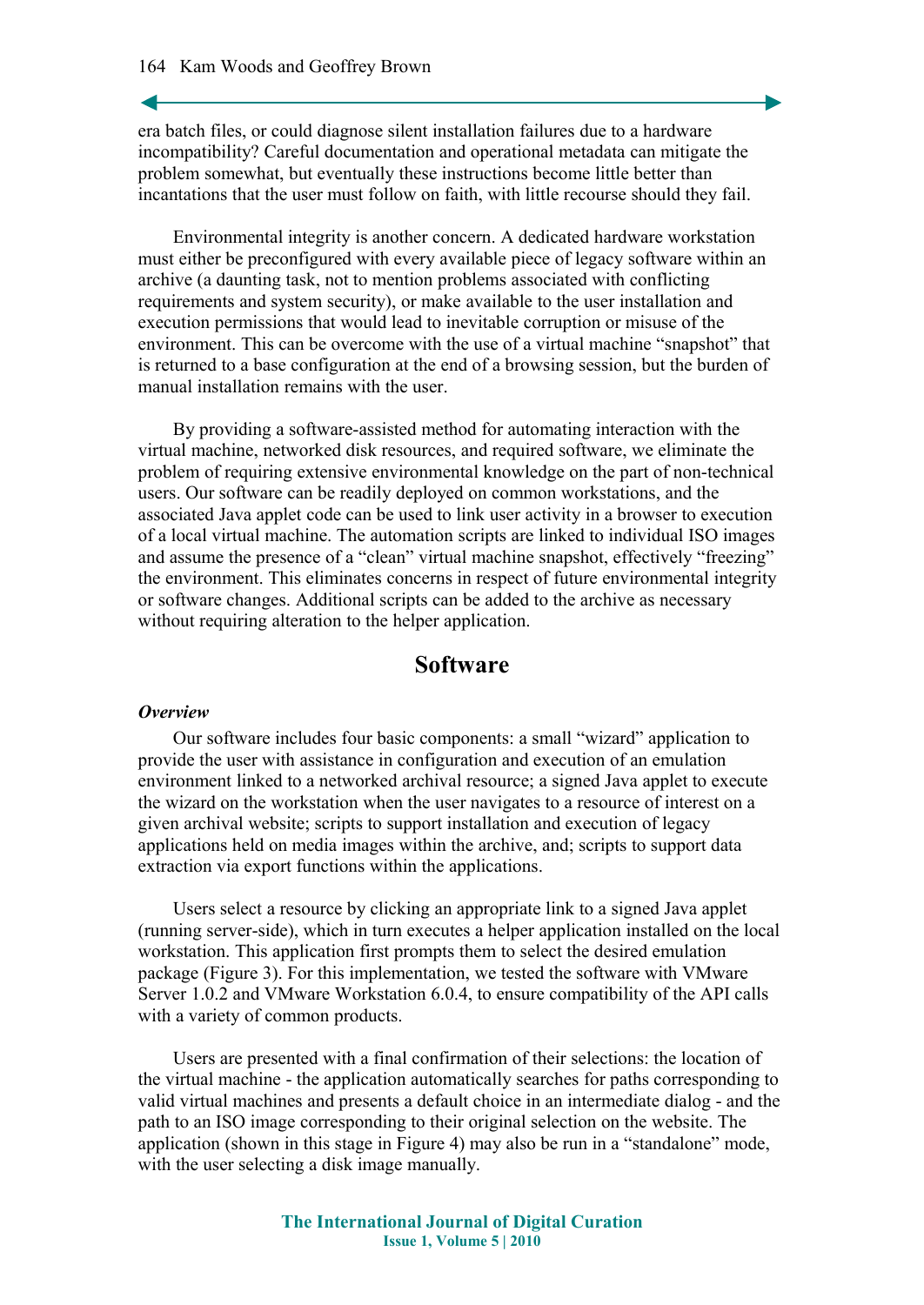

Figure 3. Left: Emulation platform selection. Right: Client request for networked resource.

Once these selections have been made, the software helper on the local workstation identifies the appropriate commands in the VMware configuration file, rewriting ide1:0.filename and ide1:0.device type to point to the appropriate ISO stored in the AFS. No further changes are required, although the application performs some basic tests to ensure that the user has not requested a missing resource. Finally, the application connects to the appropriate logical volume on the AFS to determine if any install scripts are available for the requested ISO. After a final user confirmation, the application starts the virtual machine from the existing snapshot, copies over any associated installation script, and executes it.

The ability to mount disk images as specific virtual devices, and beginning each installation in a "clean" virtual environment are critical components for successful access to many legacy executables. In our test archive, many of the associated installation procedures attempted to "update" the system with outdated library files. Manual installation attempts indicated that for a small but significant percentage of these installations, failure to install an older version of a software library broke the application. Additionally, many applications continued to expect to read resources (such as records from database files, spreadsheet tables, or maps) from the original CD-ROM mount point even after installation.

#### *Installation Scripts*

Due to variability in installation routines and the fact that most legacy Windows executables are distributed as compiled binaries without source code, installation and configuration cannot be handled programmatically through the Windows API. Fortunately, a variety of high-quality Windows Graphical User Interface (GUI) scripting languages exist for the express purpose of automating user-level tasks. We used the AutoIt tool, which provides a simple BASIC-style syntax for automation of the GUI. The following code (taken from a sample collection developed as part of our testbed) demonstrates automation of a simple Windows 95-era setup procedure: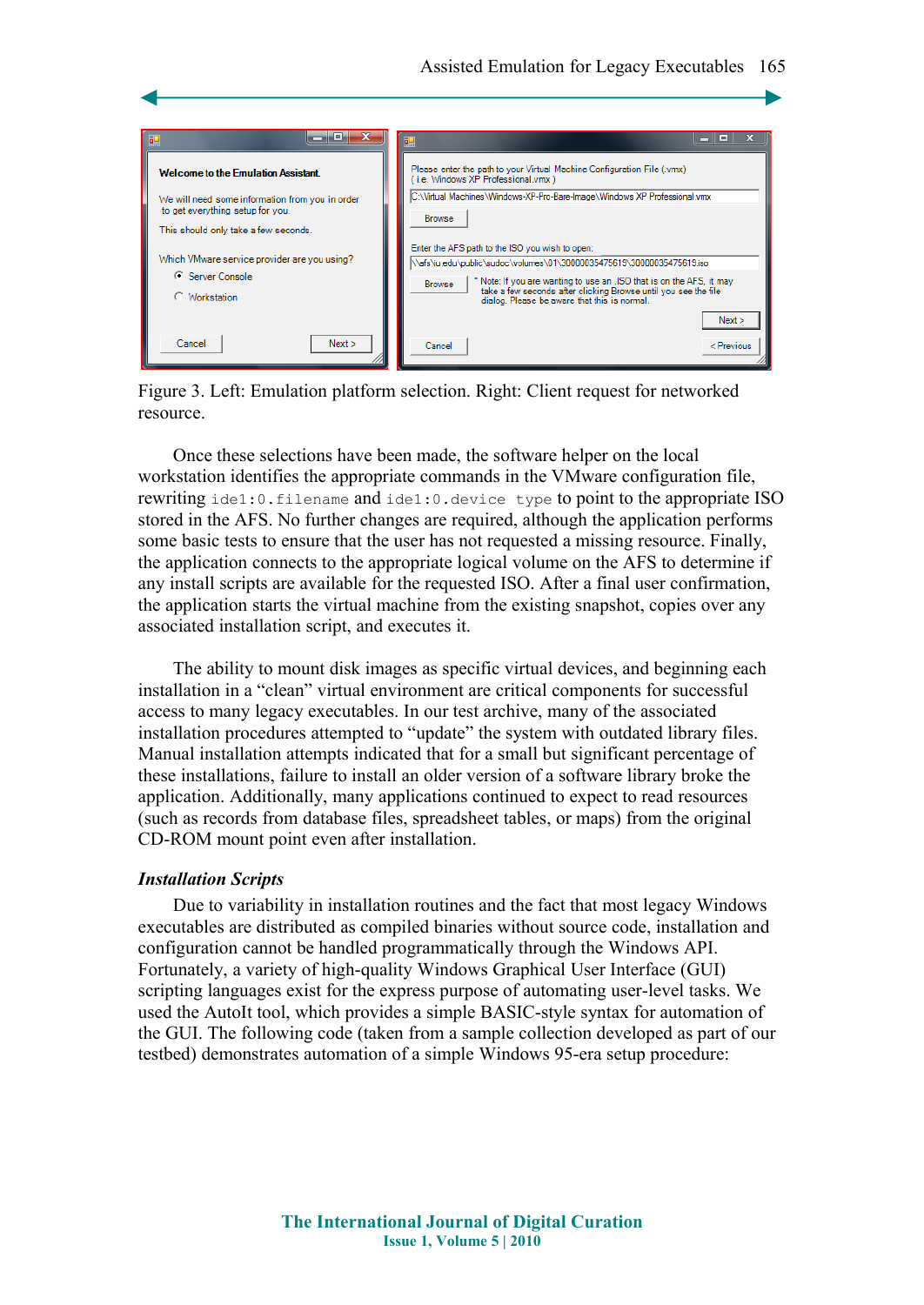```
Run("D:\Win95\SETUP.EXE")
WinWaitActive("Welcome", "&Next >")
Send("!n")
WinWaitActive("Choose Destination Location", "&Next >")
Send("!n")
WinWaitActive("Select Program Folder", 
              "&Program Folders:")
Send("!n")
WinWaitActive("Start Copying Files","&Next >")
Send("!n")
WinWaitActive("Setup Complete","Finish")
ControlClick("Setup Complete","Finish",1)
```
The installations scripts are frequently even simpler than this, particularly for DOS-era programs for which only one or two commands are necessary, or for which the installation assumes a default path without informing the user. For those DOSbased applications that required additional changes to configuration and initialization files, help documents were included to describe the process of preparing the scripted installation.

Certain installation procedures depend on more subtle factors related to the operating system. Early Windows applications may make (or require the user to enact) changes to system settings, such as those related to available fonts, drivers, or languages. These requirements may be opaque to future users. We encountered installation routines requiring the user to manually specify the maximum number of file handles available to the executable. In versions of Windows prior to 95, such changes were sometimes necessary to override system defaults set to conserve scarce resources. Scripted on-demand installation shields the end user from having to puzzle through historical technical requirements, without requiring the construction and maintenance of application-specific virtual machines.

We selected a set of approximately 150 CD-ROM images containing candidate executables for scripting from a list of more than 1,900 custom executables identified in an original set of 4,000 ISO disk images. Of the candidates, 94 had non-trivial installation procedures. A work-study student completed each installation in a "clean" Windows XP virtual machine, recording the necessary GUI actions, compatibility modifications, and (where necessary) alterations to the original installation procedure. Each action was recorded and encoded as an appropriate AutoIt command. 76 scripts were successfully completed. The remaining 18 exhibited compatibility issues with Windows XP. The successful scripts were subsequently compiled as executables and stored alongside the original archival materials in the networked Andrew File System disk array.

#### *Scripted Data Extraction*

We observed that many of these legacy applications serve a single purpose – to reformulate data stored in a common file format (such as dBase or Microsoft Excel) and present the resulting "views" to the user. In one common case, raw data such as economic or census figures are stored in dBase files upon which various joins and filters are performed based on selections made by a user in a Windows 3.1-era GUI application. The number of available views is often limited, and the application provides a facility for exporting a columnar view as a text file.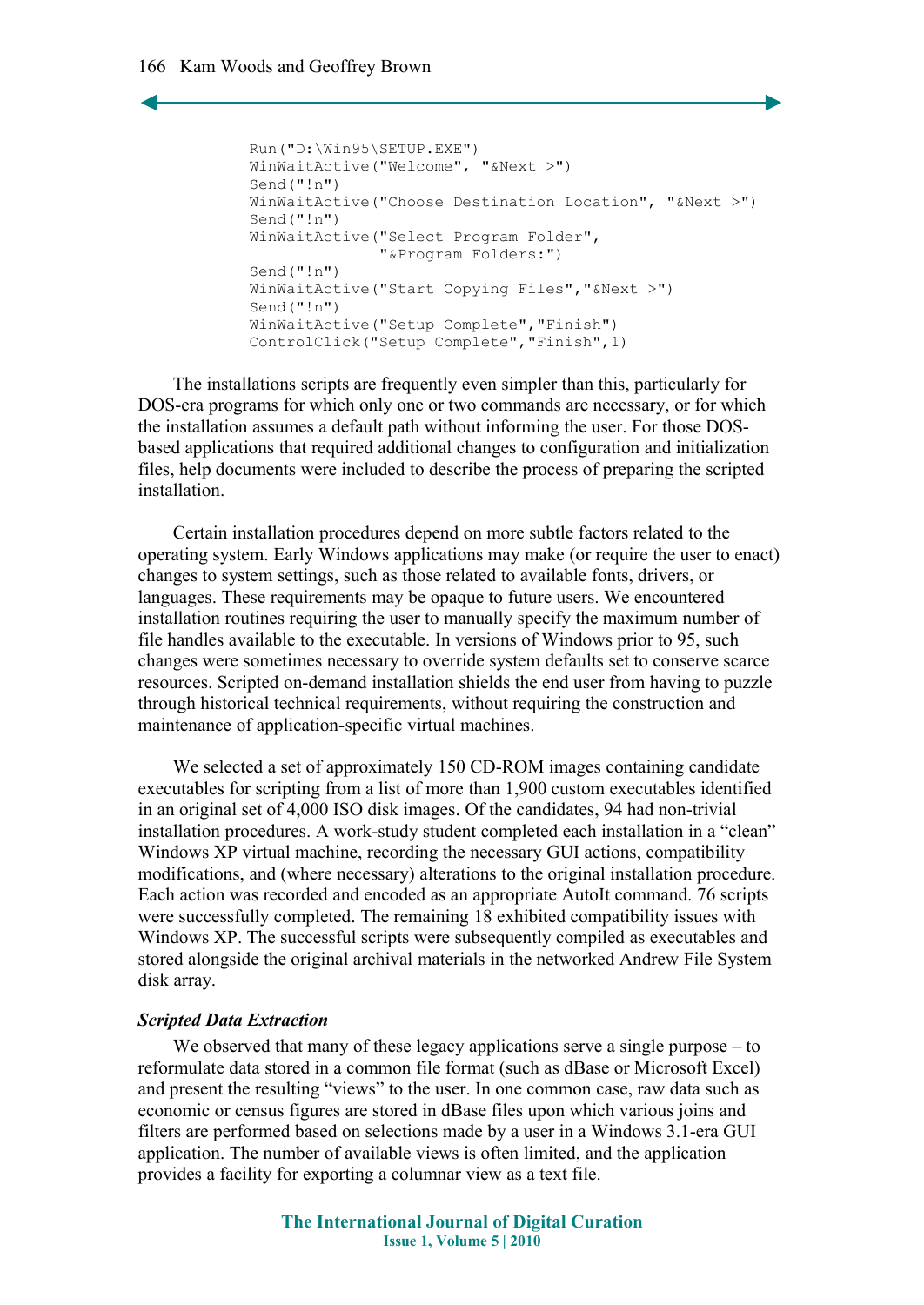While it is possible to migrate the dBase data directly to a more modern format, this may result in loss of context; without the data manipulation performed in the GUI application, the intended visual structure of the data (frequently non-trivial) can be lost. Macro scripts such as those described in the previous section can provide a simple method for exporting structured information. In the example illustrated below, economic data published by the U.S. Census Bureau as a CD-ROM "County Business Patterns 1995-1996" is encoded in a series of legacy .dbf files that could readily be migrated to a more modern format using numerous open source and commercial software solutions. However, the data encoded in these files alone are not sufficient, as (for example) some field names are encoded numerically using the Standard Industrial Classification Code List, and only mapped to their natural language counterparts in the final GUI display. A sample of such a display is provided in Figure 4.

| CBP<br>5T.                                                                                                         |                                                   |                                                                                  |            |              | x<br>▬               |
|--------------------------------------------------------------------------------------------------------------------|---------------------------------------------------|----------------------------------------------------------------------------------|------------|--------------|----------------------|
| Documentation<br>SIC<br>File                                                                                       |                                                   |                                                                                  |            |              |                      |
| County Business Patterns                                                                                           |                                                   |                                                                                  |            |              | $ \Box$ $\times$     |
| Geographic Area<br>Year                                                                                            |                                                   | County Name                                                                      |            |              |                      |
| CALIFORNIA<br>$1996 -$                                                                                             |                                                   | <b>Napa</b>                                                                      |            |              |                      |
| <b>SIC Code Description:</b>                                                                                       |                                                   |                                                                                  |            |              |                      |
| $-$ TOTAL                                                                                                          |                                                   |                                                                                  |            |              |                      |
| SIC.<br>Industry                                                                                                   | <b>Total Mid-March</b><br>employees               | <b>Pavroll (\$1,000)</b><br><b>Annual Establishments</b><br><b>First quarter</b> |            | Total        |                      |
| $---$ TOTAL                                                                                                        | 41,993                                            | 261,813                                                                          | 1,123,665  | 3,417        |                      |
| 07-- AGRICULTURAL SE                                                                                               | $250 - 499$                                       | (D)                                                                              | (D)        | 74           |                      |
| 10-- MINING                                                                                                        | $0 - 19$                                          | (D)                                                                              | (D)        | 6            |                      |
| 15-- CONSTRUCTION                                                                                                  | 2,327                                             | 15,799                                                                           | 78,926     | 414          |                      |
| 20-- MANUFACTURING                                                                                                 | 8.148                                             | 68,891                                                                           | 284,827    | 275          | Next SIC             |
| 40-- TRANSPORTATION                                                                                                | 1,291                                             | 10,311                                                                           | 43,586     | 106          |                      |
| 50-- WHOLESALE TRADE                                                                                               | 1,514                                             | 13,179                                                                           | 53,539     | 174          |                      |
| 52-- RETAIL TRADE                                                                                                  | 9,214                                             | 31,111                                                                           | 141,140    | 773          |                      |
| 60-- FINANCE, INSURA                                                                                               | 2.278                                             | 19.154                                                                           | 75,708     | 308          |                      |
| 70-- SERVICES                                                                                                      | 16.732                                            | 101,323                                                                          | 435,054    | 1.266        |                      |
| 99-- UNCLASSIFIED ES                                                                                               | $0 - 19$                                          | (D)                                                                              | (D)        | 21           |                      |
| Number of establishments by employment-size class<br><b>SIC</b><br>$20 - 49$<br>50-99<br>$10-19$<br>$1-4$<br>$5-9$ |                                                   |                                                                                  |            |              |                      |
| 1.855<br>.                                                                                                         | 732                                               | 422                                                                              | 281        | 75.          |                      |
|                                                                                                                    | Number of establishments by employment-size class |                                                                                  |            |              |                      |
| <b>SIC</b><br>100-249                                                                                              | 250-499                                           | 500-999<br>1000 or more                                                          |            |              |                      |
| 40<br>.                                                                                                            |                                                   |                                                                                  | ō          |              |                      |
|                                                                                                                    |                                                   |                                                                                  |            |              |                      |
|                                                                                                                    |                                                   |                                                                                  |            |              |                      |
|                                                                                                                    |                                                   |                                                                                  |            |              |                      |
|                                                                                                                    |                                                   |                                                                                  | Sicref dhf | <b>Rdnlu</b> | Rec 1137/1137<br>Ins |

Figure 4. Data view constructed from dBase files in a legacy Windows application.

For researchers interested in collating or searching data intended to be viewed using these executables, assisted data extraction provides high-quality, low-risk views into the original format while requiring minimal interaction with the emulated environment.

#### *Linking*

Because modern browsers operate in a "sandbox" designed to shield the user from malicious sites, we used a signed Java applet to link browsing activity with the local executable necessary to configure, boot, and perform required installations in a local virtual machine. Administrators can deploy this solution (or a modified one using the available source) simply by adding an applet-based link which points to the desired resource within existing pages. In our implementation, these links were generated automatically in the following form:

```
<applet code="RunExecutable.class" archive="RunExecutable.jar"
width="120" height="35">
<param name="exePath" value="C:\Legacy Emulation Assistant\Legacy
Emulation Assistant.exe">
<param name="afsPath"
value="\\afs\iu.edu\public\sudoc\volumes\04\30000038669341\3000003
8669341.iso">
</applet>
```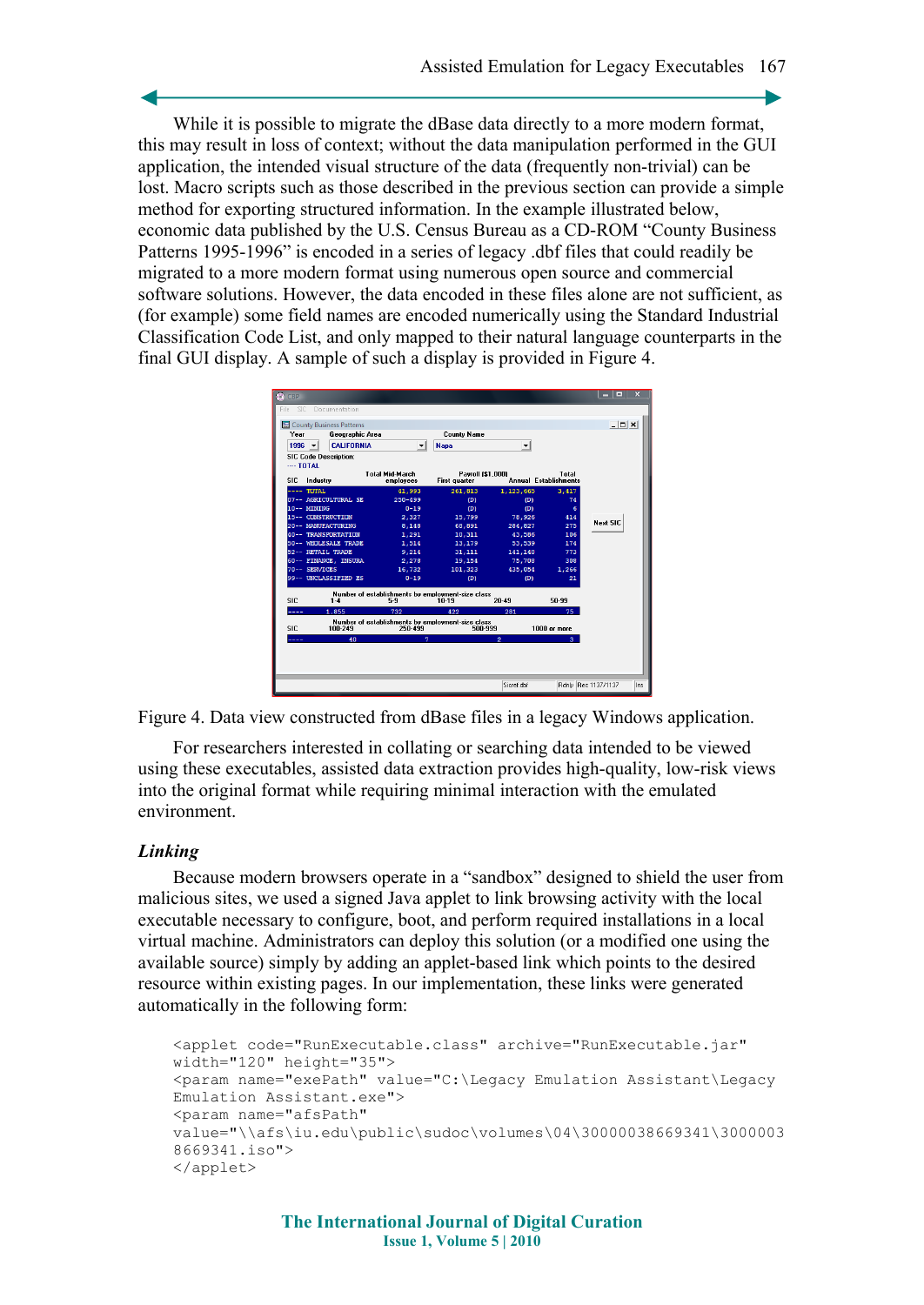The Java applet reads two parameters: one corresponding to the path of the helper application on the user's workstation, and one linking the networked resource. They can easily be customized; the applet exists only to provide a "trusted" link between the resource provider and the local workstation. Once executed, the local application itself can poll the system to determine what virtualization platforms are available.

#### *Emulation Platforms*

In order to be effectively deployed in a production preservation setting, an emulation platform must implement features not only for technical preservation activities, but also for administration, configuration, and maintenance. These facilities should be organized as management and automation APIs that can be used to normalize a virtual machine environment without concern for external factors such as where it has been deployed.

Emulation tools prepared by the digital preservation community remain largely primitive in terms of both technical and administrative features. Commercial products including VMware, Parallels, and CrossOver have set the standard for features we expect will be required in any large-scale preservation solution, including robust APIs for third-party development, support for a wide variety of virtualized I/O, network, and hardware devices, and automatic methods for deployment.

For this project we used VMware Workstation and VMware Server, along with the VIX automation API due to its relative stability and widespread use (VMware, Inc. [2009\)](#page-11-2). However, our solution uses fewer than 100 lines of C# code to provide the needed automation support (start and stop of the VM, device mounting, and file operations), and could readily be ported to a fully open source solution such as QEmu. While configuration of products such as QEmu is somewhat less "user-friendly", APIs such as libvirt<sup>[3](#page-8-0)</sup> provide functionality similar to that available in commercial packages.

Existing commercial and open source virtualization products are stable and mature. They are routinely used in mission-critical environments to provide users with flexible access to customized environments independent of the underlying hardware. These products demonstrate the immediate potential for improved access to digital archives, and suggest that existing emulation platforms already meet the primary requirements of many organizations within the digital preservation community.

## **Related Work**

Much of the work on emulation in the preservation community has focused on questions that largely ignore the requirements of the end user. These questions include, "Will a reliance on emulation adversely affect other preservation strategies?", "How can we ensure that the emulator itself is preserved?", and "What vulnerabilities are exposed when relying on imperfect emulation methods?". We believe that the issue of customization on demand – that is, whether we can reliably provide users with emulated environments to suit their needs on a per-resource basis, is of equal importance. This is not just a *technical* issue, but one of building sensible access requirements for existing and future archives.

<span id="page-8-0"></span><sup>&</sup>lt;sup>3</sup> libvirt architecture: <http://libvirt.org/architecture.html>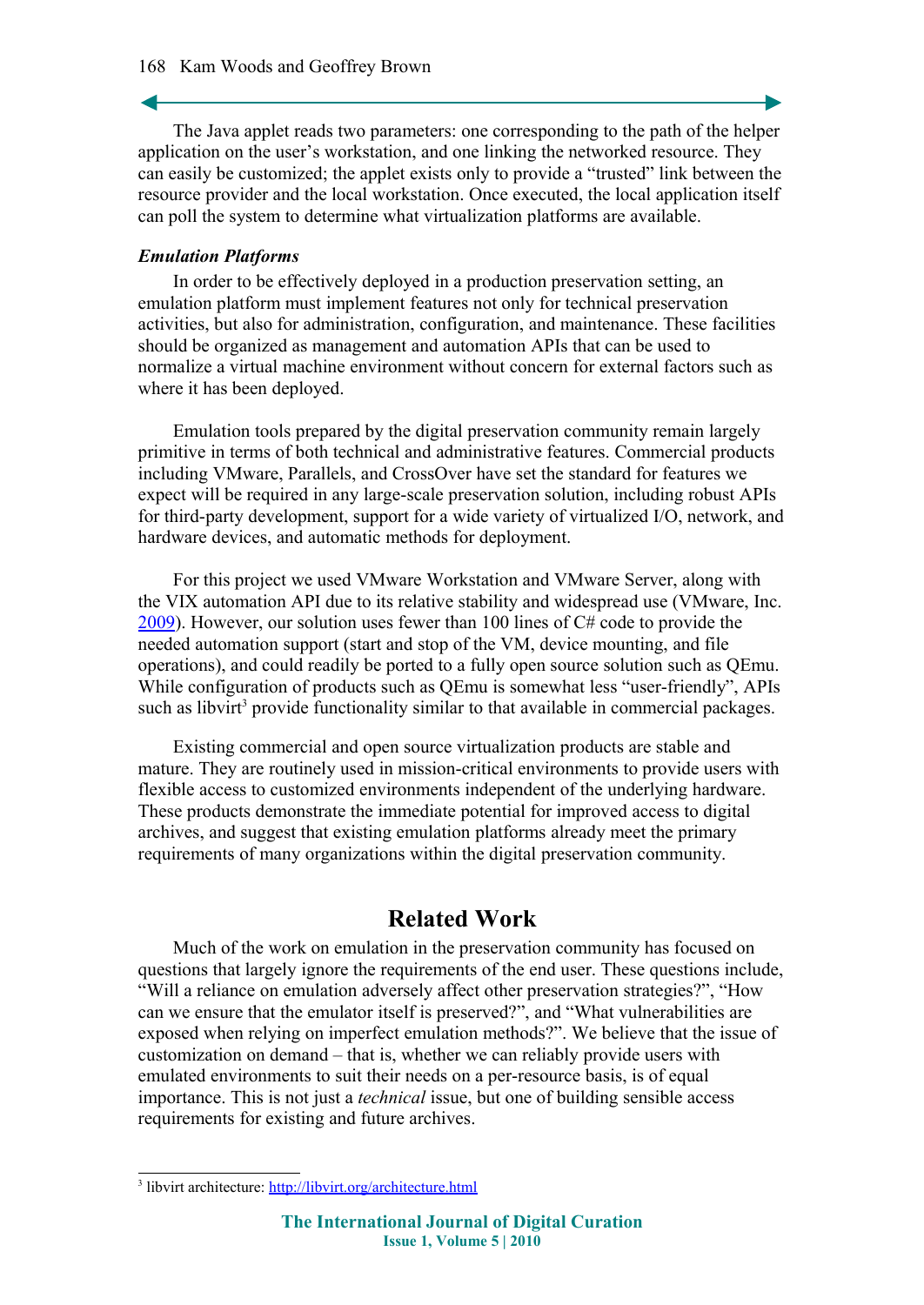In addressing the issues, the OAIS model makes specific reference to legacy Windows operating systems, and notes the following:

"[D]etermining that some new device is still presenting the information correctly is problematical and suggests the need to have made a separate recording of the information presentation to use for validation. Once emulation has been adopted, the resulting system is particularly vulnerable to previously unknown software errors …" (Consultative Committee for Space Data Systems, [2002\)](#page-11-8)

The suggestion that a "reference recording" be retained to verify software operation is problematic; the vast majority of interactive software cannot be effectively verified in this way except in the most rudimentary fashion. Additionally, legacy software for ubiquitous Microsoft operating systems is designed to run on a diverse range of hardware conforming to a compatible standard, to which a mature emulation platform such as QEmu or various VMware products (along with the requisite virtual machines, device drivers, and configuration options) comply.

Virtualization platforms developed within the digital preservation community are intended to be flexible, robust, reliably preserved, and readily executed on future architectures. Projects such as JPC and Dioscuri have been developed with an emphasis on "write once, run anywhere" code – that is, compiled Java bytecode that can be run in a Java Virtual Machine (JVM) irrespective of underlying architecture. These projects remain under development, but lack key administrative tools and APIs. A related approach, UVC-based emulation, has at least one implementation that plans support for dynamic executable content. (van Diessen et al., [2005\)](#page-11-7)

Researchers have explored the use of emulation in a variety of preservation frameworks (Lee, Lu, McCrary, Slattery, & Tang, [2002\)](#page-11-6). Some focus on the use of dedicated emulation environments to provide a high level of authenticity or closely replicate the "look and feel" of the original environment, particularly where historical and cultural factors associated with the software are significant (Mellor, [2003\)](#page-11-5). Emulation is also frequently discussed in the context of preservation planning (Becker, Neumayer, Rauber, & Strodl, [2007\)](#page-10-1). Until recently, however, there has been relatively little published technical material on automated support for end-user interaction with emulated systems. Earlier work at the National Institute of Standards and Technology describes a simpler but resource-intensive approach to accessing the GPO collection using virtual mount points for each CD-ROM (Chang, [2006\)](#page-10-0).

Larger research initiatives have examined not only the available virtualization tools, but also the formal requirements for their application in a wide range of environments. These include Preservation Layer Models developed for the IBM Digital Information Archival System (DIAS), and ongoing efforts to provide flexible access to a variety of emulation environments in client-server model such as GRATE (Global Remote Access to Emulation) as described by von Suchodoletz [\(2008\)](#page-11-4) and more recently elsewhere Rechert et al. [\(2009\)](#page-11-3).

Additional evidence of the need for automated emulation environments linked to web-accessible archives comes directly from practicing scientists. This is exemplified by nanoHub<sup>[4](#page-9-0)</sup>, a distributed system enabling scientists to conduct simulations in

<span id="page-9-0"></span><sup>&</sup>lt;sup>4</sup> nanoHUB.org - Simulation, Education, and Community for Nanotechnology: [http://www.nanohub.org](http://www.nanohub.org/)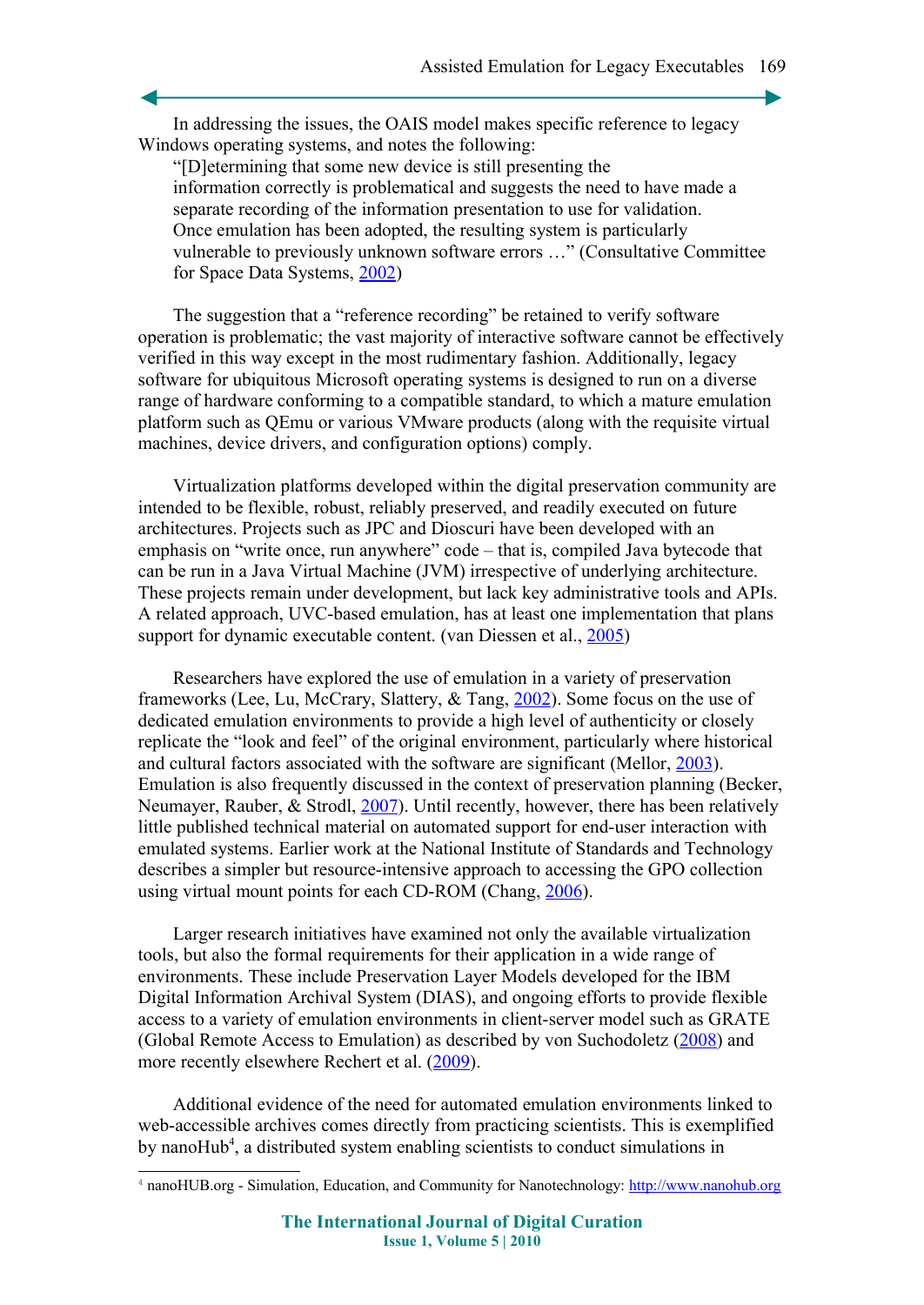software tools written for legacy platforms via a Virtual Network for Computing (VNC) client accessible via a website. A software API is provided to generate an appropriate interface matching the original input and output requirements. The extensibility of this approach to more interactive applications may be limited.

## **Discussion**

We describe a software-assisted method to provide users with a simple and reliable method to install and execute legacy software in an emulated environment when browsing legacy archival materials. Our implementation has been extensively tested on a collection of legacy CD-ROM images<sup>[5](#page-10-2)</sup>. The executables and source used to provide emulation assistance are freely available via SourceForge<sup>[6](#page-10-3)</sup>. We have also made available the Java code used to generate the server-side applet for implementation at other sites. Automation and data extraction scripts for the materials in the Sudoc Virtualization Project (SVP) archive can be accessed via an AFS client pointed to the publicly available archival space.[7](#page-10-4)

Our work is not intended to address issues of emulator preservation or selection of an emulation platform. Our focus is on demonstrating the feasibility of assisted emulation, particularly for archives with moderate budgets and technical expertise. The associated software is configured to interoperate with commercial virtualization products such as VMware that have mature APIs. The fundamental design – use of an open source distributed, networked filesystem, executable scripts constructed using a GUI-level macro language, and a simple Java applet to provide browser support – can be easily modified to support additional virtualization platforms and APIs.

This research describes simple software-assisted strategies to retain contextual information required to install, execute, and interact with legacy software. By automating both the process of configuring the virtual machine and of installing legacy software, we remove basic impediments to access that current and future users might face when browsing these types of materials. In future work, we plan to modify these tools to further assist in extraction of information from specialized legacy applications where traditional migration strategies are limited.

## **References**

- <span id="page-10-1"></span>Becker, C., Neumayer, R., Rauber, A, and Strodl, S. (2007). How to choose a digital preservation strategy: Evaluating a preservation planning procedure. In *Proceedings of the 7th ACM/IEEE-CS Joint Conference on Digital Libraries,* 29-38 (Vancouver, BC, Canada, June 18 - 23, 2007). JCDL '07. ACM, New York, NY.
- <span id="page-10-0"></span>Chang, W. (2006). *NIST Data Preservation and Migration Strategy: Virtualization*. Retrieved June 20, 2009, from http://www.itl.nist.gov/div8965/gipwog/Feb-2-06/NIST\_DPMTest-Bed\_at\_GPO.pdf

<span id="page-10-2"></span><sup>&</sup>lt;sup>5</sup> Indiana University Department of Computer Science: <http://www.cs.indiana.edu/svp/>

<span id="page-10-3"></span><sup>&</sup>lt;sup>6</sup> SourceForge:<http://sourceforge.net/projects/aemtk/>

<span id="page-10-4"></span><sup>7</sup> Global namespace: /afs/iu.edu/public/sudoc/volumes. Access requires AFS client on local workstation.